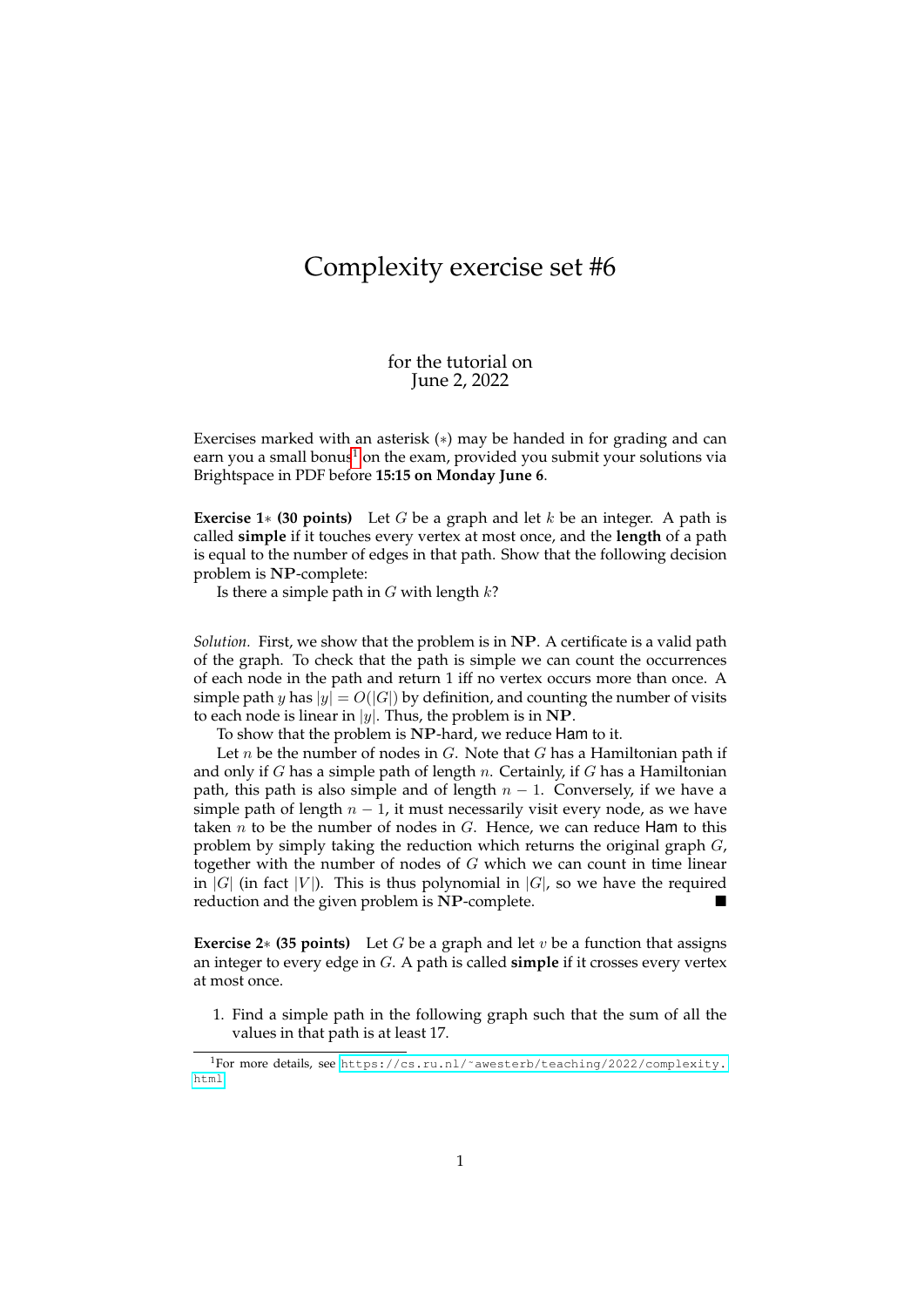

2. Given an integer  $V$ , show that the following decision problem is NPcomplete:

Is there a simple path in  $G$  such that the sum of the values of every edge in that path is at least  $V$ ?

*Solution.* For the first: A-B-D-C-G-F-E has weight 18

Now we show that the problem is in NP. A certificate is a path in  $G$ . We have already seen that such a certificate is of the required polynomial size and that checking if this path is simple can be done in polynomial time. Further, summing the values of the edges can be done in time linear in the number of edges in the path and comparing this to the bound  $V$  is a constant-time operation. Thus, the problem is in NP.

To show that the problem is also NP-hard, we can reduce Ham to it. For a graph  $G$ , take  $v$  to be the function that assigns the value 1 to every edge. Let  $n$ be the number of vertices in  $G$ . Computing  $v$  and  $n$  can both be done in time linear in |E| and |V| respectively. Note that there is a Hamiltonian path in G if and only if there is a path in G whose sum of v-values is  $n - 1$ , by the same argument as for the previous exercise where the sum of  $v$ -values is the length of the path − 1. This gives the desired polynomial reduction, as we take our new graph to be  $v(G)$  and let  $V = n$ , so the problem is NP-complete.

**Exercise 3**∗ **(35 points)** Let  $S \subset \mathbb{N}$  be finite. A **partition** of S is a subset  $A \subseteq S$ such that  $\sum_{x\in A} x = \sum_{x\in \overline{A}} x.$ 

- 1. Find a partition of {3, 5, 8, 9, 11, 12}
- 2. Show that the following problem is NP-complete: Given a set  $S$ , is there a partition of  $S$ ?

*Solution.* For the first part take, e.g.,  $A = \{3, 9, 12\}$ . Then  $\sum_{x \in A} x = 24$  $5 + 8 + 11 = \sum_{x \in \overline{A}} x.$ 

Next, we show that the problem is in NP. A certificate is some subset  $A \subseteq$ S. To verify this, we sum the elements of A, compute  $\overline{A}$ , sum the elements of  $\overline{A}$ and compare the values for equality. Each step can be done in time polynomial in  $|(S, A)|$ , so the problem is in NP.

To show that the problem is NP-hard, we show that SubsSum reduces to it. Given a subset  $\{w_1, \ldots, w_n\}$  and an integer t. We can assume that  $n > 3$  and that  $t > 0$ , because if  $n = 0$ ,  $n = 1$ ,  $n = 2$  or  $t = 0$ , we can find the answer in polynomial time.

Now we look at three cases: